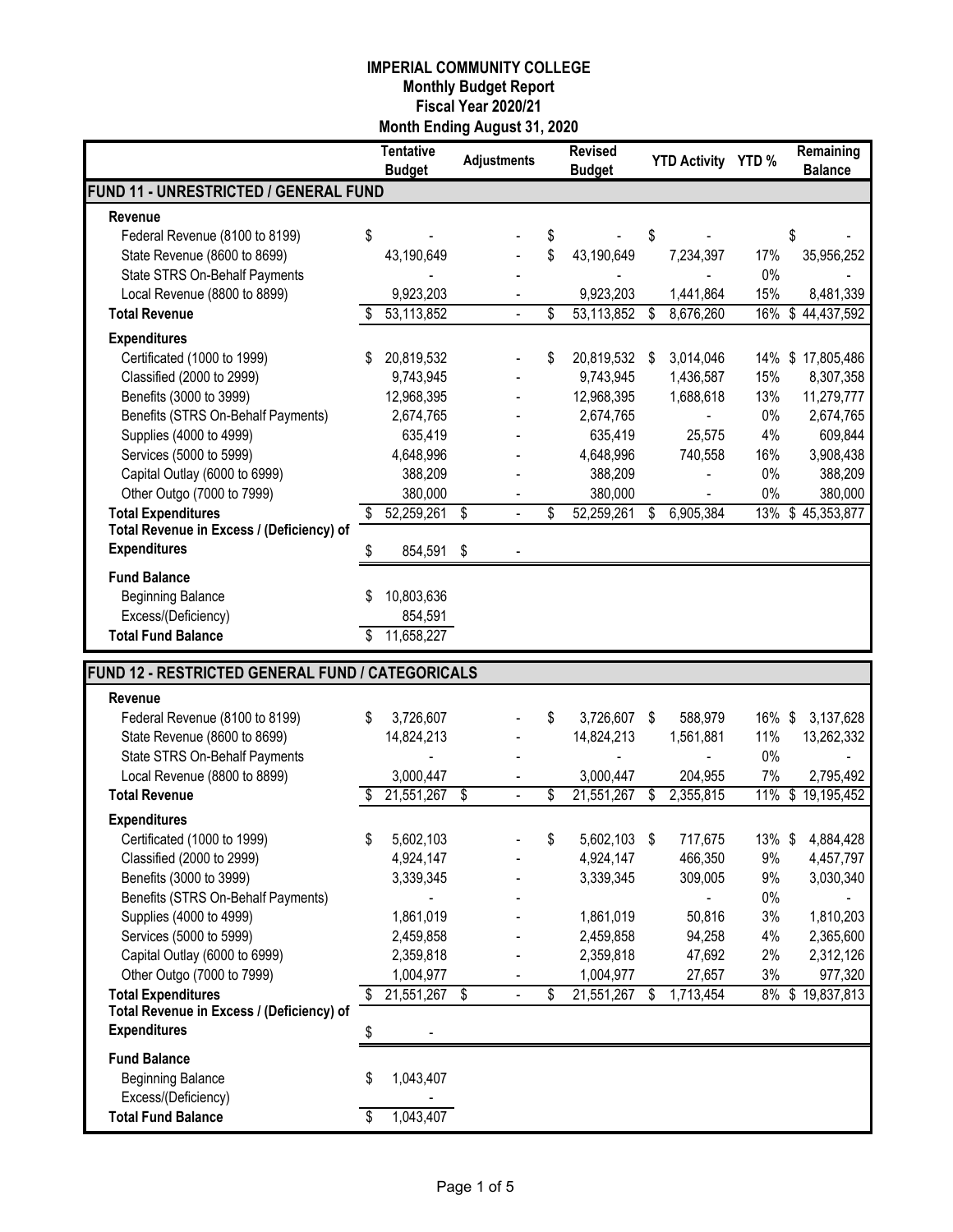|                                                                  | Tentative<br><b>Budget</b> |                          | <b>Adjustments</b> | <b>Revised</b><br><b>Budget</b> |                         | <b>YTD Activity YTD %</b> |               |                         | Remaining<br><b>Balance</b> |
|------------------------------------------------------------------|----------------------------|--------------------------|--------------------|---------------------------------|-------------------------|---------------------------|---------------|-------------------------|-----------------------------|
| <b>FUND 22 - BUILDING FUND</b>                                   |                            |                          |                    |                                 |                         |                           |               |                         |                             |
| <b>Revenue</b>                                                   |                            |                          |                    |                                 |                         |                           |               |                         |                             |
| Local Revenue (8800 to 8899)                                     | \$<br>438,926              |                          |                    | \$<br>438,926                   | \$                      |                           | $0\%$ \$      |                         | 438,926                     |
| Interfund Transfers In                                           |                            |                          |                    |                                 | \$                      |                           | $0\%$         |                         |                             |
| <b>Total Revenue</b>                                             | \$<br>438,926              |                          |                    | \$<br>438,926                   | \$                      |                           | $0\%$ \$      |                         | 438,926                     |
| <b>Expenditures</b>                                              |                            |                          |                    |                                 |                         |                           |               |                         |                             |
| Services (5000 to 5999)                                          | \$<br>61,204               |                          |                    | \$<br>61,204                    |                         | 81                        | $0\%$ \$      |                         | 61,123                      |
| Capital Outlay (6000 to 6999)                                    | 1,853,512                  |                          |                    | 1,853,512                       |                         | 62,349                    | 3%            |                         | 1,791,163                   |
| <b>Total Expenditures</b>                                        | \$<br>1,914,716            | \$                       |                    | \$<br>1,914,716                 | \$                      | 62,430                    | 3%            | S                       | 1,852,286                   |
| Total Revenue in Excess / (Deficiency) of<br><b>Expenditures</b> |                            |                          |                    |                                 |                         |                           |               |                         |                             |
|                                                                  | (1,475,790)                |                          |                    |                                 |                         |                           |               |                         |                             |
| <b>Fund Balance</b>                                              |                            |                          |                    |                                 |                         |                           |               |                         |                             |
| <b>Beginning Balance</b>                                         | \$<br>1,526,646            |                          |                    |                                 |                         |                           |               |                         |                             |
| Excess/(Deficiency)                                              | (1,475,790)                |                          |                    |                                 |                         |                           |               |                         |                             |
| <b>Total Fund Balance</b>                                        | \$<br>50,856               |                          |                    |                                 |                         |                           |               |                         |                             |
| FUND 33 - CHILD DEVELOPMENT FUND                                 |                            |                          |                    |                                 |                         |                           |               |                         |                             |
|                                                                  |                            |                          |                    |                                 |                         |                           |               |                         |                             |
| Revenue                                                          |                            |                          |                    |                                 |                         |                           |               |                         |                             |
| State Revenue (8600 to 8699)                                     | \$<br>1,189,763            |                          |                    | \$<br>1,189,763                 | $\sqrt[6]{\frac{1}{2}}$ | $\overline{a}$            | $0\%$         | \$                      | 1,189,763                   |
| Local Revenue (8800 to 8899)<br><b>Total Revenue</b>             | \$<br>25,152<br>1,214,915  | $\overline{\mathbf{s}}$  | $\blacksquare$     | \$<br>25,152<br>1,214,915       | \$                      | 304<br>304                | 1%<br>$0\%$   | $\overline{\mathbf{S}}$ | 24,848<br>1,214,611         |
|                                                                  |                            |                          |                    |                                 |                         |                           |               |                         |                             |
| <b>Expenditures</b>                                              |                            |                          |                    |                                 |                         |                           |               |                         |                             |
| Certificated (1000 to 1999)                                      | \$<br>55,603               |                          |                    | \$<br>55,603                    | $\sqrt[6]{\frac{1}{2}}$ | 8,958                     | 16% \$        |                         | 46,645                      |
| Classified (2000 to 2999)<br>Benefits (3000 to 3999)             | 454,401<br>265,224         |                          |                    | 454,401<br>265,224              |                         | 61,733<br>31,706          | 14% \$<br>12% |                         | 392,668<br>233,518          |
| Supplies (4000 to 4999)                                          | 261,959                    |                          |                    | 261,959                         |                         |                           | $0\%$         |                         | 261,959                     |
| Services (5000 to 5999)                                          | 27,943                     |                          |                    | 27,943                          |                         |                           | $0\%$         |                         | 27,943                      |
| Capital Outlay (6000 to 6999)                                    | 139,025                    |                          |                    | 139,025                         |                         |                           | 0%            |                         | 139,025                     |
| <b>Total Expenditures</b>                                        | \$<br>1,204,155            | $\overline{\mathcal{S}}$ | $\overline{a}$     | \$<br>1,204,155                 | $\overline{\mathbf{s}}$ | 102,398                   | 9%            | $\overline{\mathbf{s}}$ | 1,101,757                   |
| Total Revenue in Excess / (Deficiency) of                        |                            |                          |                    |                                 |                         |                           |               |                         |                             |
| <b>Expenditures</b>                                              | 10,760                     |                          |                    |                                 |                         |                           |               |                         |                             |
| <b>Fund Balance</b>                                              |                            |                          |                    |                                 |                         |                           |               |                         |                             |
| <b>Beginning Balance</b>                                         | \$<br>248,772              |                          |                    |                                 |                         |                           |               |                         |                             |
| Excess/(Deficiency)                                              | 10.760                     |                          |                    |                                 |                         |                           |               |                         |                             |
| <b>Total Fund Balance</b>                                        | \$<br>259,532              |                          |                    |                                 |                         |                           |               |                         |                             |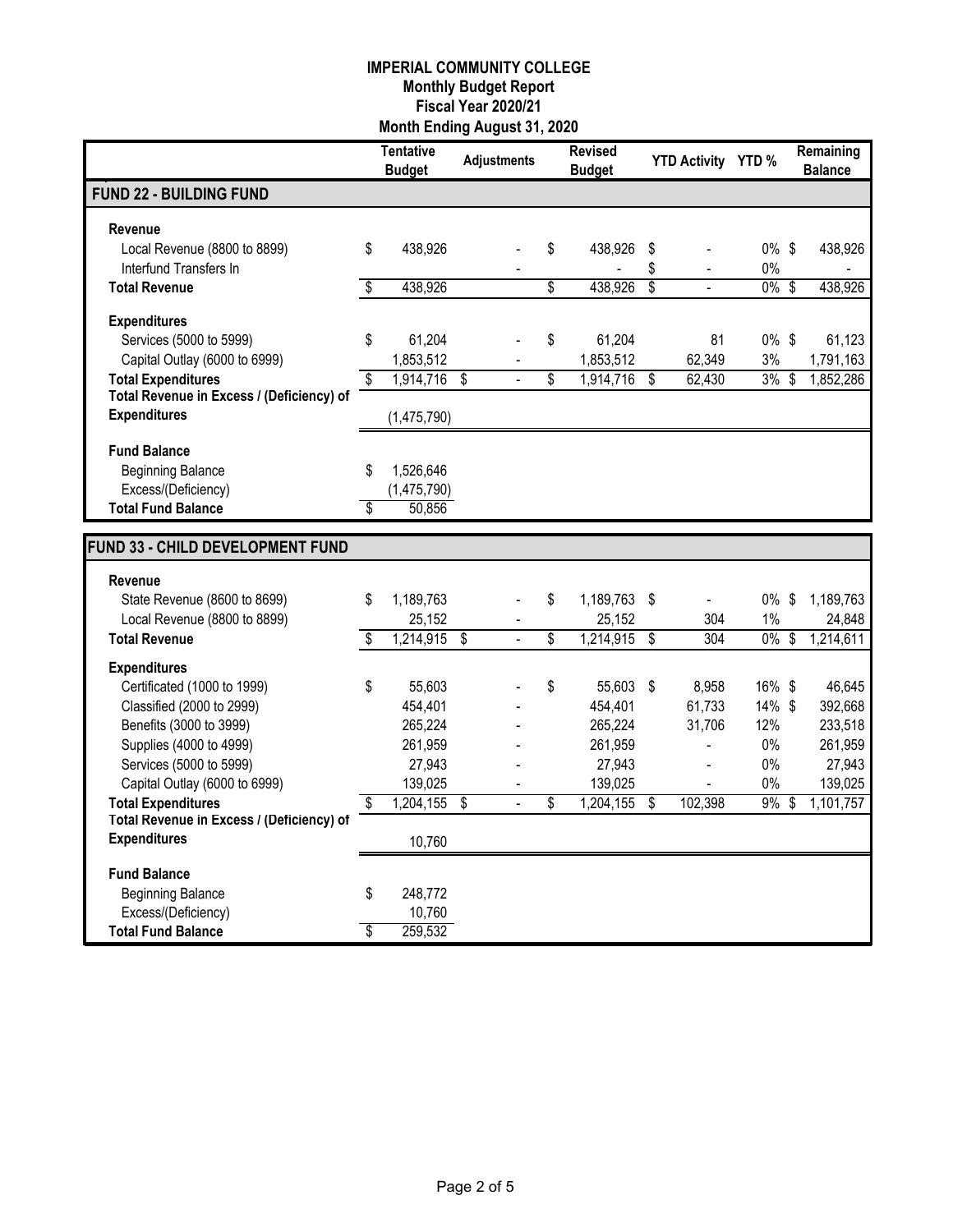|                                                 |    | <b>Tentative</b><br><b>Budget</b> | <b>Adjustments</b> |    | <b>Revised</b><br><b>Budget</b> |                          | YTD Activity YTD %       |          |                 | Remaining<br><b>Balance</b> |
|-------------------------------------------------|----|-----------------------------------|--------------------|----|---------------------------------|--------------------------|--------------------------|----------|-----------------|-----------------------------|
| FUND 51 - CERTIFICATE OF PARTICIPATION (LRB)    |    |                                   |                    |    |                                 |                          |                          |          |                 |                             |
| Revenue                                         |    |                                   |                    |    |                                 |                          |                          |          |                 |                             |
| Local Revenue (8800 to 8899)                    | \$ | 2,000                             |                    | \$ | 2,000                           | \$                       | $\overline{\phantom{0}}$ | $0\%$    | \$              | 2,000                       |
| <b>Total Revenue</b>                            | \$ | 2,000                             |                    | \$ | 2,000                           | $\overline{\mathcal{S}}$ | $\frac{1}{2}$            | $0\%$ \$ |                 | 2,000                       |
| Total Revenue in Excess / (Deficiency) of       |    |                                   |                    |    |                                 |                          |                          |          |                 |                             |
| <b>Expenditures</b>                             |    | 2,000                             |                    |    |                                 |                          |                          |          |                 |                             |
| <b>Expenditures</b>                             |    |                                   |                    |    |                                 |                          |                          |          |                 |                             |
| Capital Outlay (6000 to 6999)                   | \$ | 343,048                           |                    | \$ | 343,048                         | \$                       |                          | $0\%$ \$ |                 | 343,048                     |
| <b>Total Expenditures</b>                       | \$ | 343,048                           | \$                 | \$ | 343,048                         | \$                       | $\overline{a}$           | $0\%$    | \$              | 343,048                     |
| Total Revenue in Excess / (Deficiency) of       |    |                                   |                    |    |                                 |                          |                          |          |                 |                             |
| <b>Expenditures</b>                             | \$ | (341, 048)                        |                    |    |                                 |                          |                          |          |                 |                             |
| <b>Fund Balance</b>                             |    |                                   |                    |    |                                 |                          |                          |          |                 |                             |
| <b>Beginning Balance</b>                        | \$ | 341,048                           |                    |    |                                 |                          |                          |          |                 |                             |
| Excess/(Deficiency)                             |    | (341, 048)                        |                    |    |                                 |                          |                          |          |                 |                             |
| <b>Total Fund Balance</b>                       | \$ |                                   |                    |    |                                 |                          |                          |          |                 |                             |
|                                                 |    |                                   |                    |    |                                 |                          |                          |          |                 |                             |
| <b>FUND 61 - SELF-INSURANCE FUND</b>            |    |                                   |                    |    |                                 |                          |                          |          |                 |                             |
| Revenue                                         |    |                                   |                    |    |                                 |                          |                          |          |                 |                             |
| Local Revenue (8800 to 8899)                    | \$ | 750                               |                    | \$ | 750                             | \$                       |                          | $0\%$    | \$              | 750                         |
| <b>Total Revenue</b>                            | \$ | 750                               |                    | \$ | 750                             | $\overline{\$}$          |                          |          | $\overline{\$}$ | 750                         |
| Total Revenue in Excess / (Deficiency) of       |    |                                   |                    |    |                                 |                          |                          |          |                 |                             |
| <b>Expenditures</b>                             |    | 750                               |                    |    |                                 |                          |                          |          |                 |                             |
| <b>Expenditures</b>                             |    |                                   |                    |    |                                 |                          |                          |          |                 |                             |
| Services (5000 to 5999)                         | \$ |                                   |                    | \$ |                                 | \$                       | 55,895                   |          | \$              | (55, 895)                   |
| <b>Total Expenditures</b>                       | Ś  |                                   |                    | Ŝ  |                                 | \$                       | 55,895                   |          | $\overline{\$}$ | (55, 895)                   |
| Total Revenue in Excess / (Deficiency) of       |    |                                   |                    |    |                                 |                          |                          |          |                 |                             |
| <b>Expenditures</b>                             | \$ |                                   |                    |    |                                 |                          |                          |          |                 |                             |
| <b>Fund Balance</b>                             |    |                                   |                    |    |                                 |                          |                          |          |                 |                             |
| <b>Beginning Balance</b><br>Excess/(Deficiency) | \$ | 55,264<br>750                     |                    |    |                                 |                          |                          |          |                 |                             |
| <b>Total Fund Balance</b>                       | \$ | 56,014                            |                    |    |                                 |                          |                          |          |                 |                             |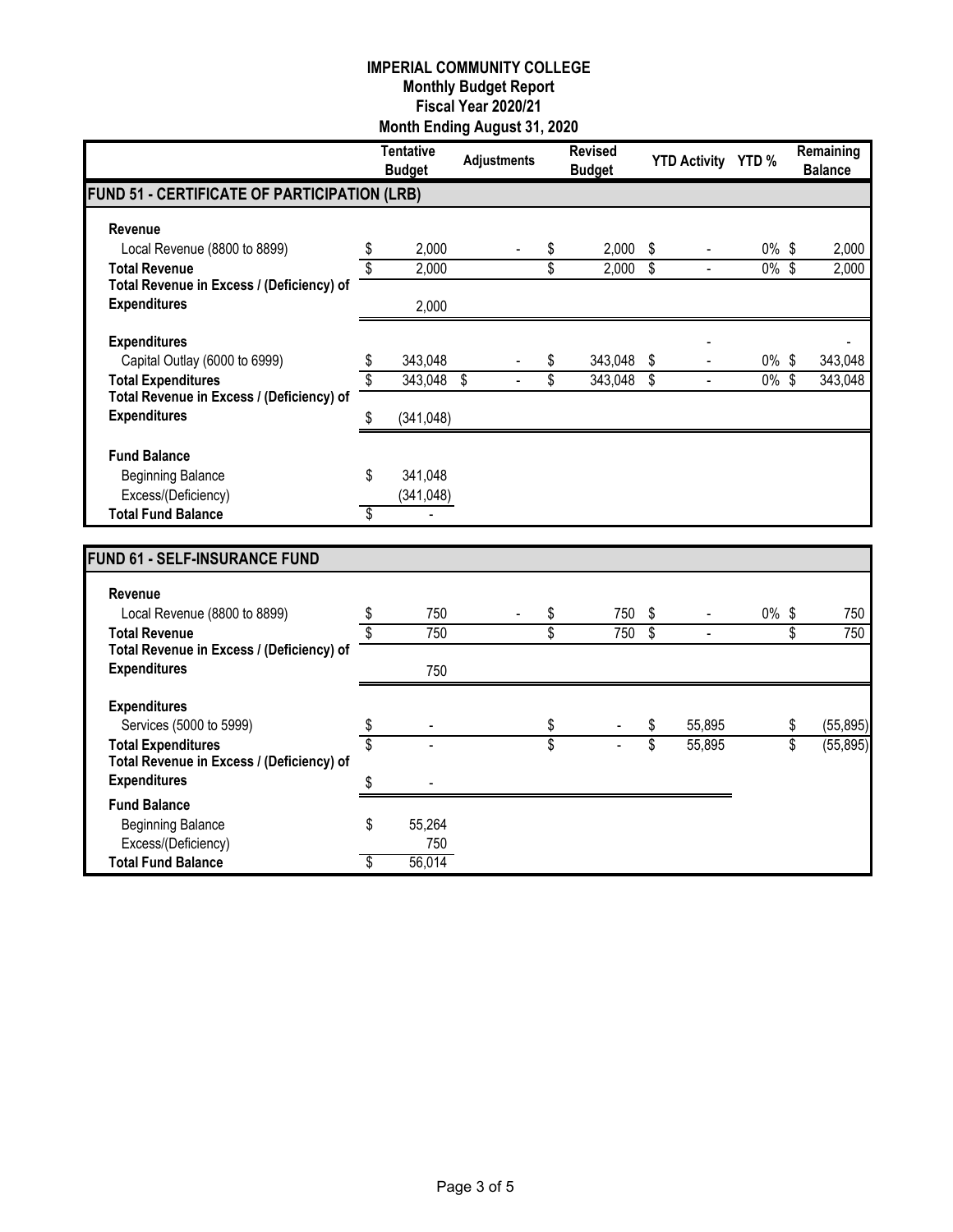|                                                        | <b>Tentative</b><br><b>Budget</b> | <b>Adjustments</b> | <b>Revised</b><br><b>Budget</b> | <b>YTD Activity YTD %</b> |          | Remaining<br><b>Balance</b> |
|--------------------------------------------------------|-----------------------------------|--------------------|---------------------------------|---------------------------|----------|-----------------------------|
| FUND 71 - Associated Student Government / Campus Clubs |                                   |                    |                                 |                           |          |                             |
| Revenue                                                |                                   |                    |                                 |                           |          |                             |
| <b>Vendor Contracts</b>                                | \$<br>23,000                      |                    | \$<br>23,000                    | \$                        | $0\%$ \$ | 23,000                      |
| Vending Machines                                       |                                   |                    |                                 | \$                        | 0%       |                             |
| <b>Special Events</b>                                  | 201                               |                    | 201                             | \$                        | 0%       | 201                         |
| Interest                                               | 100                               |                    | 100                             | \$                        | 0%       | 100                         |
| Other                                                  | 68,740                            |                    | 68,740                          | \$                        | 0%       | 68,740                      |
| <b>Total Revenue</b>                                   | \$<br>92,041                      | \$                 | \$<br>92,041                    | \$                        | $0\%$    | \$<br>92,041                |
| <b>Expenditures</b>                                    |                                   |                    |                                 |                           |          |                             |
| <b>ASG General Expenses</b>                            | \$<br>5,325                       |                    | \$<br>5,325                     | \$<br>1,053               | 20%\$    | 4,272                       |
| <b>Campus Clubs Expenses</b>                           | 65,940                            |                    | 65,940                          | \$                        | 0%       | 65,940                      |
| President / Secretary Stipends                         | 3,175                             |                    | 3,175                           | \$                        | 0%       | 3,175                       |
| <b>Student Employment</b>                              |                                   |                    |                                 | \$                        |          |                             |
| Administration - Senate Stipends /                     |                                   |                    |                                 |                           |          |                             |
| Promotional                                            | 3,000                             |                    | 3,000                           | \$<br>2,000               | 67%      | 1,000                       |
| <b>Committee Events / Activities</b>                   | 13,500                            |                    | 13,500                          | \$                        | 0%       | 13,500                      |
| Travel / Mileage                                       |                                   |                    |                                 |                           | 0%       |                             |
| Capital Outlay                                         |                                   |                    |                                 | \$                        | 0%       |                             |
| Contingency                                            | 1,000                             |                    | 1,000                           | \$                        | 0%       | 1,000                       |
| <b>Total Expenditures</b>                              | \$<br>91,940                      | \$                 | \$<br>91,940                    | \$<br>3,053               | 3%       | \$<br>88,887                |
| Total Revenue in Excess / (Deficiency) of              |                                   |                    |                                 |                           |          |                             |
| <b>Expenditures</b>                                    | 101                               |                    |                                 |                           |          |                             |
| <b>Fund Balance</b>                                    |                                   |                    |                                 |                           |          |                             |
| <b>Beginning Balance</b>                               | \$<br>132,979                     |                    |                                 |                           |          |                             |
| Excess/(Deficiency)                                    | 101                               |                    |                                 |                           |          |                             |
| <b>Total Fund Balance</b>                              | \$<br>133,080                     |                    |                                 |                           |          |                             |

# **FUND 72 - STUDENT REPRESENTATIVE FEES**

| Revenue                                   |              |  |        |      |        |          |        |
|-------------------------------------------|--------------|--|--------|------|--------|----------|--------|
| Local Revenue (8800 to 8899)              | \$<br>14,200 |  | 14.200 | - \$ | 14,477 | 102% \$  | (277)  |
| <b>Total Revenue</b>                      | 14,200       |  | 14,200 |      | 14,477 | 102%     | (277)  |
| <b>Expenditures</b>                       |              |  |        |      |        |          |        |
| Services (5000 to 5999)                   | 14,200       |  | 14.200 | - \$ |        | $0\%$ \$ | 14,200 |
| <b>Total Expenditures</b>                 | 14,200       |  | 14,200 | \$   |        | 0%       | 14,200 |
| Total Revenue in Excess / (Deficiency) of |              |  |        |      |        |          |        |
| <b>Expenditures</b>                       |              |  |        |      |        |          |        |
| <b>Fund Balance</b>                       |              |  |        |      |        |          |        |
| <b>Beginning Balance</b>                  | \$<br>(654)  |  |        |      |        |          |        |
| Excess/(Deficiency)                       |              |  |        |      |        |          |        |
| <b>Total Fund Balance</b>                 | (654)        |  |        |      |        |          |        |